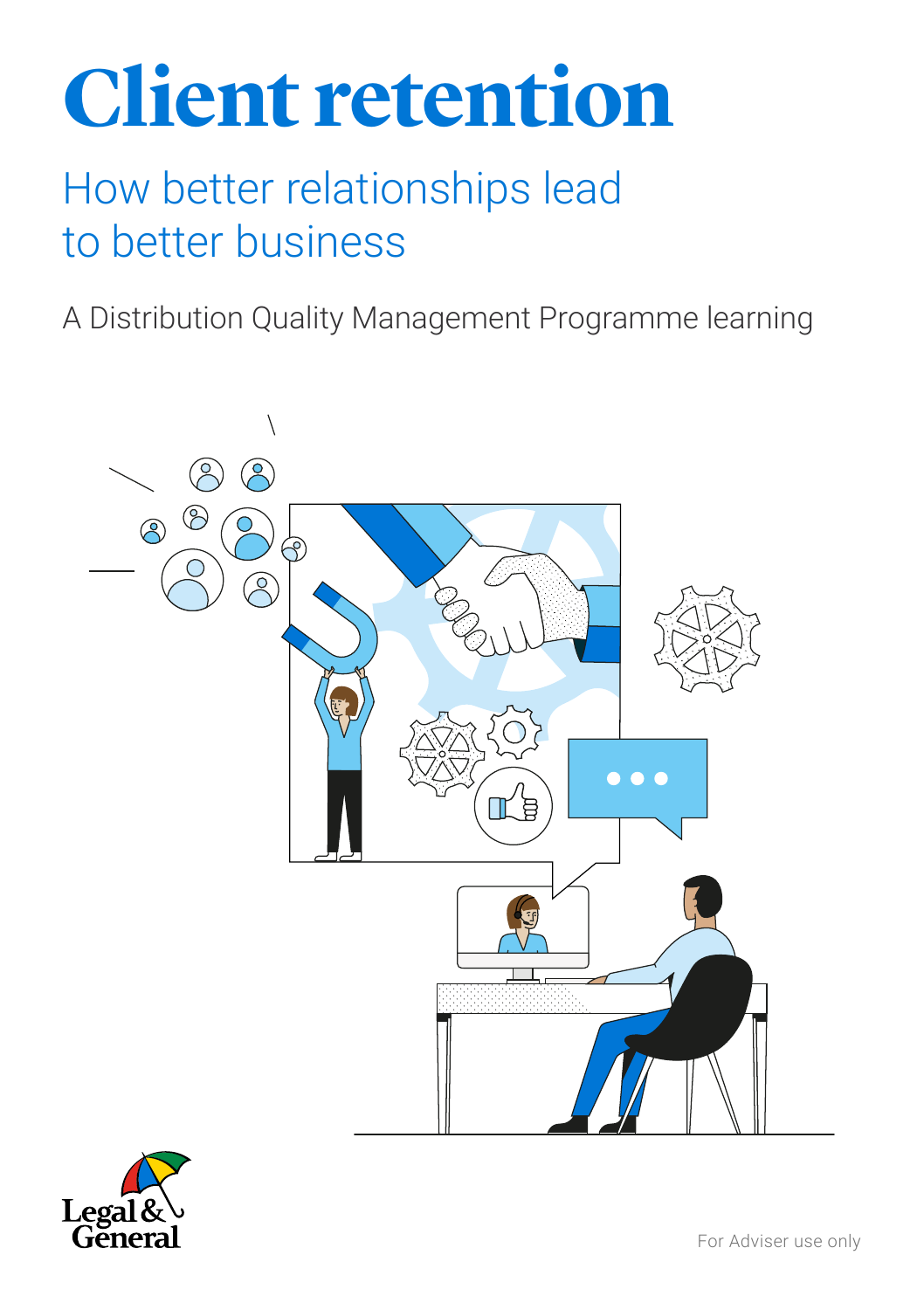Your existing clients can be a rich source of future revenue, but continued business relies on you retaining their loyalty. Our Distribution Quality Management (DQM) Programme is here to help you apply best business practices to meet your client's needs and increase your sales.

Wouldn't it be great if all your clients were happy, contented, and had a good relationship with your business? It's achievable if you focus on business quality, which is all about meeting your client's needs. Business quality is critical to generating sales, retaining clients, and improving your protection business.

### **Lack of client engagement can lead to policy cancellations**

**0-6**<br>months

The window when most new policies are cancelled **months 1 in 10 322k**

new policies will be cancelled from outset

Average number of direct debit cancellations per year

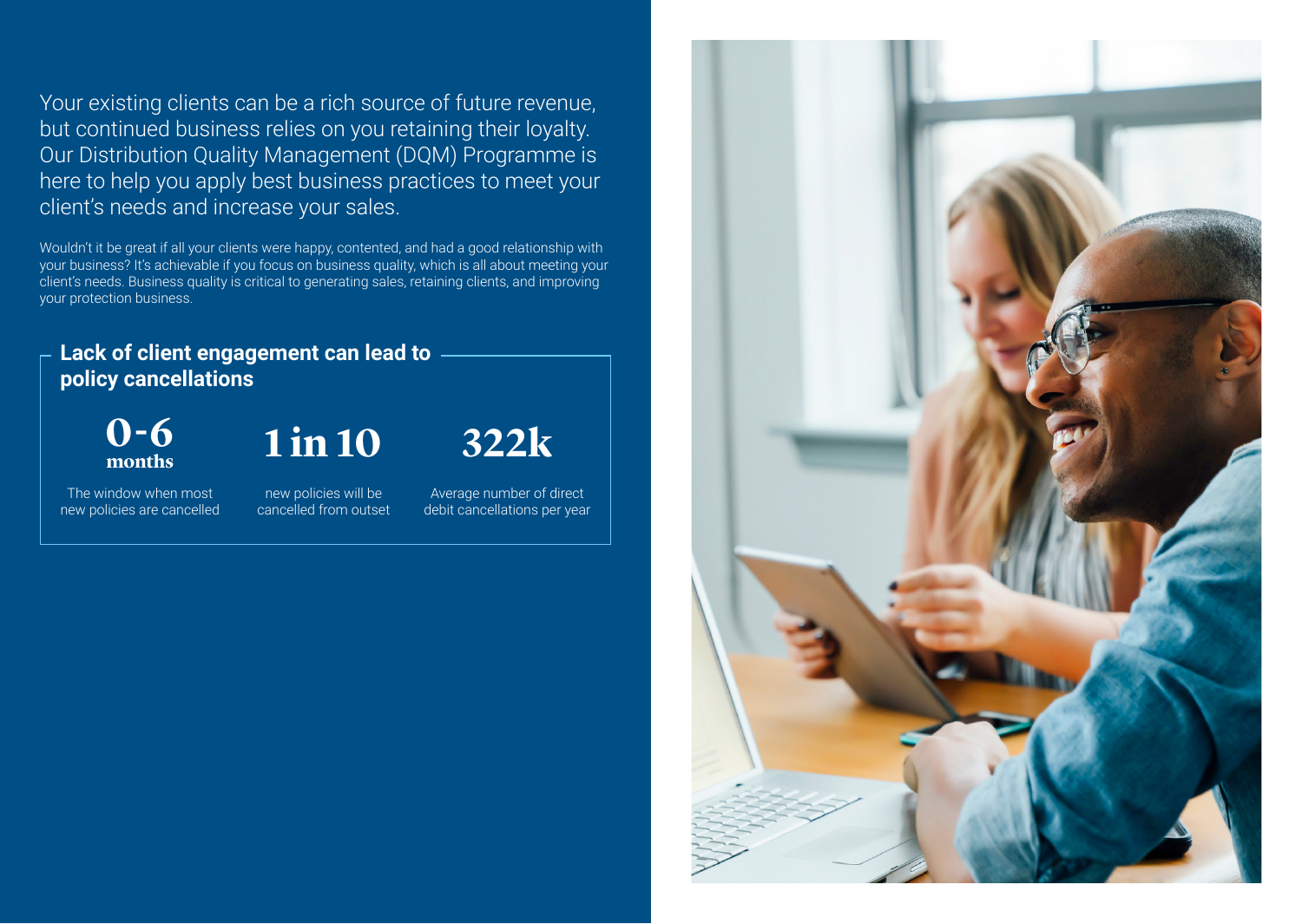# **Why clients leave**

You might be wondering why clients opt for protection and then let their policy lapse. The reasons are varied, and there are several ways you can help reduce the likelihood of lapses in some of the most common scenarios.



### **Missed payment**

Change in bank details. Client cancelled direct debit with bank. Insufficient funds in bank account.

#### **How you can help**

Use the reinstatement tool in OLP Connect to update client payment details and reinstate direct debits quickly and easily.

Speak to your client and remind them of the value their policy has for them and their family.

Sign up for missed payments notifications in the OLP Connect Existing Business tab.



### **Shopping around**

Client may be looking for a cheaper deal or exploring options with competitors such as their bank or mortgage provider.

#### **How you can help**

Offer your clients information on a range of protection products.



### **Lack of knowledge**

Client thinks cover is unnecessary.

#### **How you can help**

Speak to your client and remind them of the value their policy has for them and their family.

Use knowledge from our latest research to help with your conversations around the need for protection, e.g., the Deadline to Breadline report.

Use case studies to demonstrate different scenarios and bring the need for protection to life.



### **Bad experience**

Client has had a claim declined in the past, or believes a future claim would fail.

#### **How you can help**

Speak to your client and ask about their experience. Sometimes they won't have a specific example and simply think they wouldn't receive a pay-out if they needed to make a claim.

Use claims statistics and case studies to show the number of claims paid out, for example, by demographic, length of policy term before claim, or the conditions families have received pay-outs for.

Check your client's application answers are accurate and ask them to confirm their details in their My Account portal. This will help improve the quality of their application and the likelihood of any claim they make being paid.